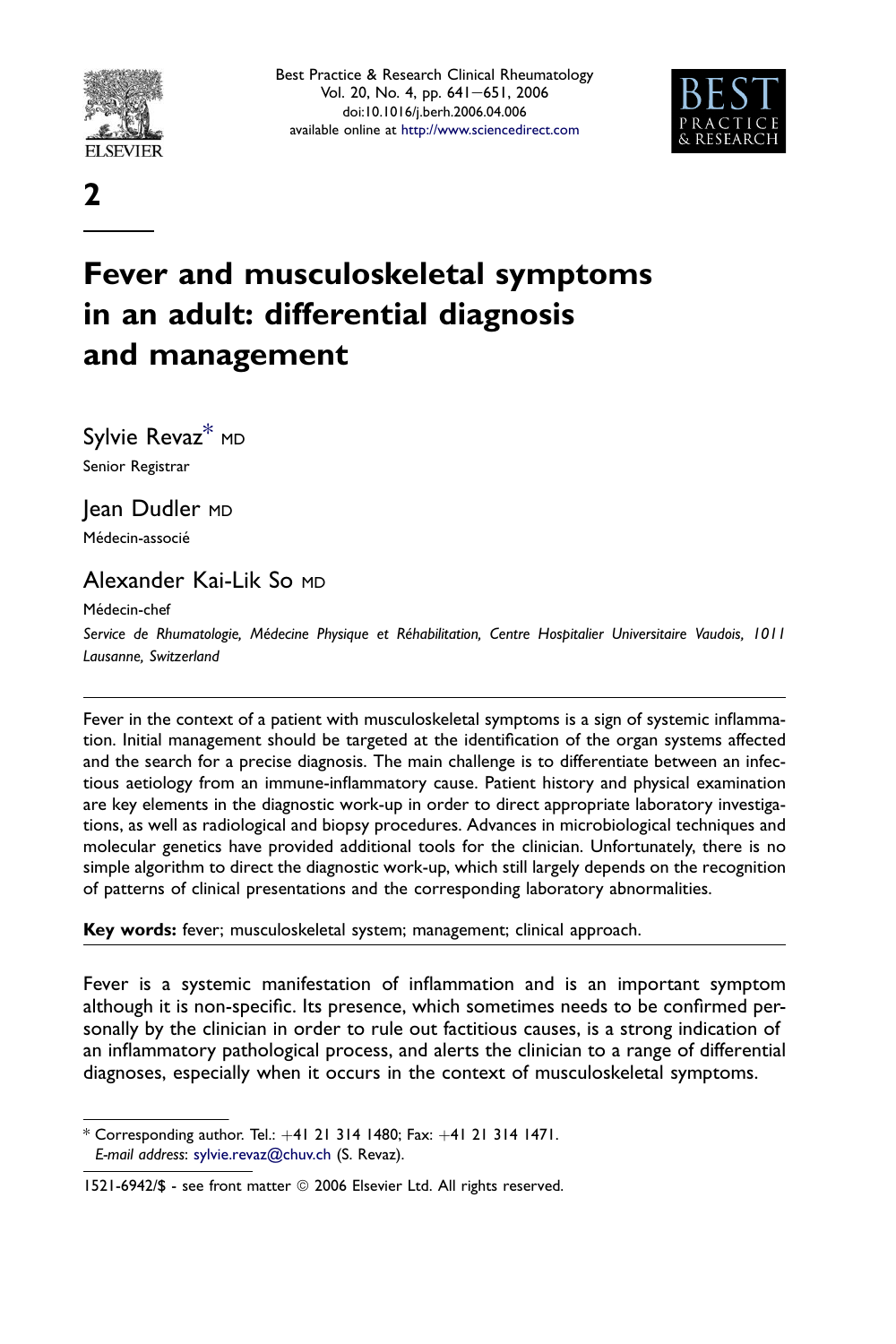The regulation of body temperature and its dysregulation in febrile illnesses are summarized in Figure [1](#page-9-0).<sup>1</sup> Pyrogens, either exogenous or endogenous, act on the hypothalamic endothelium that is central to thermoregulation. Inflammatory cytokines [e.g. tumour necrosis factor (TNF)-*a*, interleukin (IL)-1, IL-6], as well as microbial toxins, induce secretion of prostaglandin E2 by the hypothalamus, that in turn leads to increased levels of cAMP. The result is an alteration of the hypothalamic thermoregulatory set point and fever. Experimental evidence for the role of cytokines has been confirmed by direct injection of cytokines into the cerebral ventricles and by gene knockout mice, which showed that both IL-1 and TNF act proximally to IL-6 in order to induce fever.

In clinical practice, the presence of fever alerts the clinician to two broad pathological groupings: infection or a non-infectious source of systemic inflammation. This chapter will concentrate on those aspects that appear to be the most relevant to practicing rheumatologists in developed countries, as the patterns of infectious diseases will be very different in developing or undeveloped countries. The clinical approach



**Pathways of Fever Production** 

Circulation

Figure [1](#page-9-0). Pathophysiology of fever.<sup>1</sup> Starting from the upper left, infections, microbial toxins, and other macrophage activators stimulate the production of pyrogenic cytokines. These, in turn, gain access to the circulation and interact with specific receptors (each cytokine has its own receptor) on the hypothalamic endothelium. In addition, microbial toxins can directly trigger receptors on the same endothelium in the hypothalamus and these receptors are also specific for each class of toxins. The response of the hypothalamic endothelium to either cytokines or toxins is the same, that is, the production of prostaglandin E2. Cyclic AMP is released by PGE2 and acts as a neurotransmitter. Elevated cAMP raises the set-point and triggers peripheral heat conservation and production.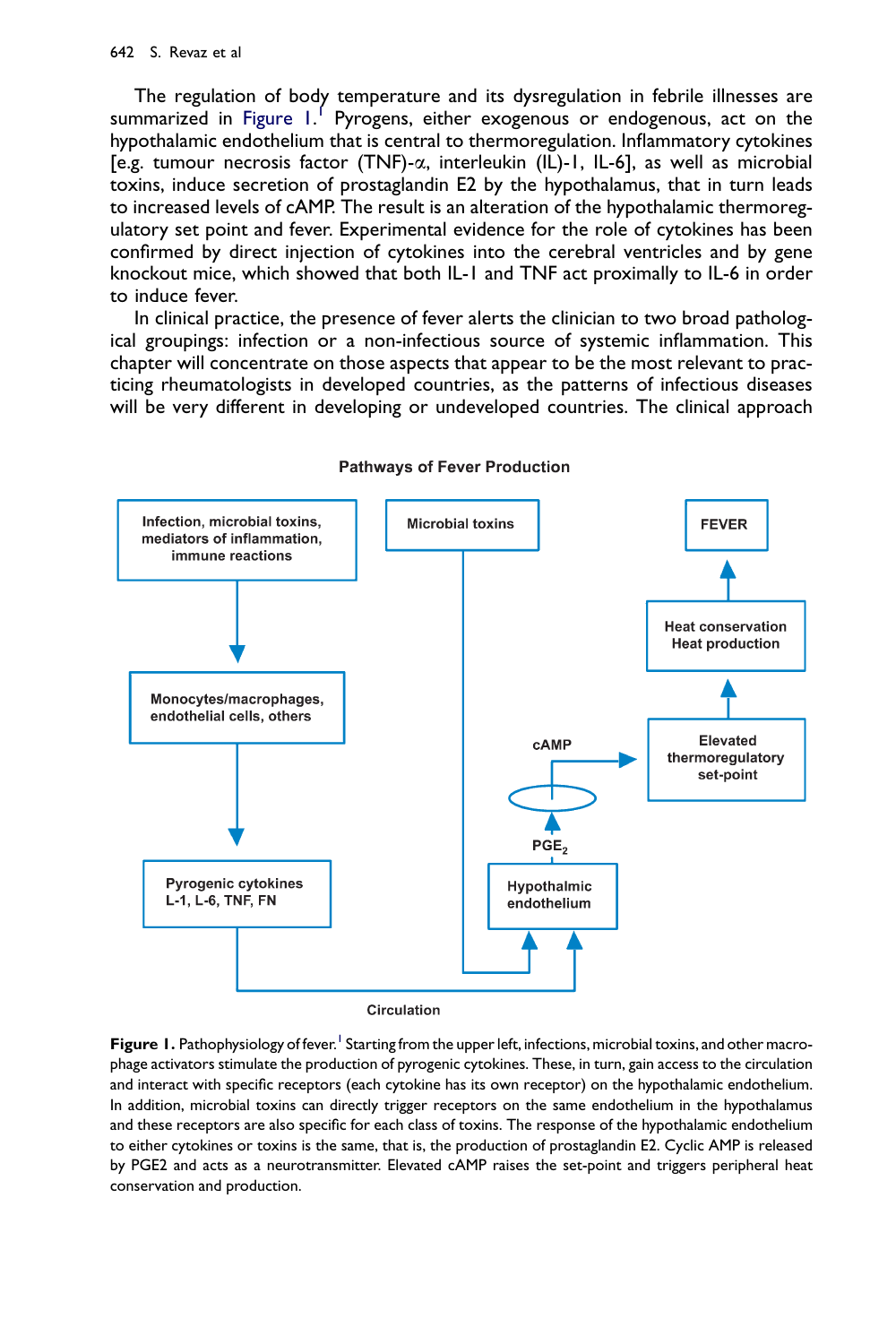to a patient who presents for the first time with fever and musculoskeletal symptoms will be reviewed here. This chapter will not cover the problem of infection in immunosuppressed patients with musculoskeletal diseases, although many of the diagnostic steps are similar.

#### DIFFERENTIAL DIAGNOSIS

In the investigation of fever of unknown origin (FUO), three broad categories of disease represent most of the diagnoses: infectious diseases; systemic auto-inflammatory diseases; and neoplastic diseases. In a review of previous published studies, between 13% and 29% of FUO cases reported in studies since the 1980s are accounted for by collagen vascular diseases, and  $21-54%$  are due to infectious causes. However, up to 30% of FUO cases resist diagnosis despite advances in diagnostic technology such as imaging or biological techniques.<sup>[2](#page-9-0)</sup> In adults presenting with fever and musculoskeletal symptoms, the differential diagnosis is similarly broad [\(Table 1](#page-3-0)), and an extensive review of all possible causes of fever associated with musculoskeletal symptoms is beyond the scope of this chapter.

Primary articular diseases may be associated with fever, especially during an acute excacerbation. Fever is present in about 50% of cases of polyarticular gout<sup>[3](#page-9-0)</sup>, and a clinical presentation mimicking meningitis has been described in calcium pyrophosphate deposition (CPPD) disease affecting the cervical spine.<sup>[4](#page-9-0)</sup> Rheumatoid arthritis (RA) can present with fever, especially in elderly patients with features of weight loss and lymphadenopathy. RA complicated by vasculitis can also present with systemic signs. In these cases, the underlying diagnosis is usually obvious and the main question is if there is also a septic state. A low-grade indolent fever accompanied by asthenia and weight loss is a common presenting symptom in polymyalgia rheumatica, and the diagnosis has to be guided by the typical clinical features as well as the exclusion of other diseases such as endocarditis or neoplastic conditions.

Fever frequently accompanies systemic lupus erythaematosus (SLE) and related connective tissue disease, although arthralgia and arthritis are still the most common manifestations.<sup>[5](#page-9-0)</sup> All forms of vasculitis may present with fever. In general, fever is mild and clearly differentiated from the high fevers seen in sepsis or the periodic syn-dromes. Pattern and recurrence are the key elements that suggest these diagnoses.<sup>[6](#page-9-0)</sup>

The other causes are likely to be less frequent than the two broad groups described above. However, a number of well-recognized clinical syndromes need to be considered. In sarcoidosis, fever commonly accompanies Löfgren's syndrome, the triad of acute arthritis, erythaema nodosum and bilateral hilar adenopathy. Uveoparotid fever (Heerfordt's syndrome) is a manifestation of sarcoidosis that is more common in men, presenting with a febrile arthropathy, enlarged parotid glands and uveitis.<sup>[7](#page-9-0)</sup> Whipple's disease is a rare infectious disease due to Tropheryma whippeli, a Gram-positive actino-mycetes.<sup>[8](#page-9-0)</sup> Articular manifestations are common at initial presentation, often preceding intestinal signs, and may be accompanied by fever. Schnitzler's syndrome is a rare condition that presents with immunoglobulin M monoclonal gammapathy, intermittent fever, chronic urticaria, bone pains, arthralgia or arthritis. Fever is the cardinal symp-tom and musculoskeletal manifestations are present in 80% of patients.<sup>[9](#page-9-0)</sup> Adult-onset Still's disease (AOSD) has a diagnosis of exclusion as no specific tests are available (see later for discussion on role of ferritin measurements). The classical case of high spiking fevers, evanescent rash and arthritis should not pose a major diagnostic challenge, but incomplete forms of the disease have also been described and the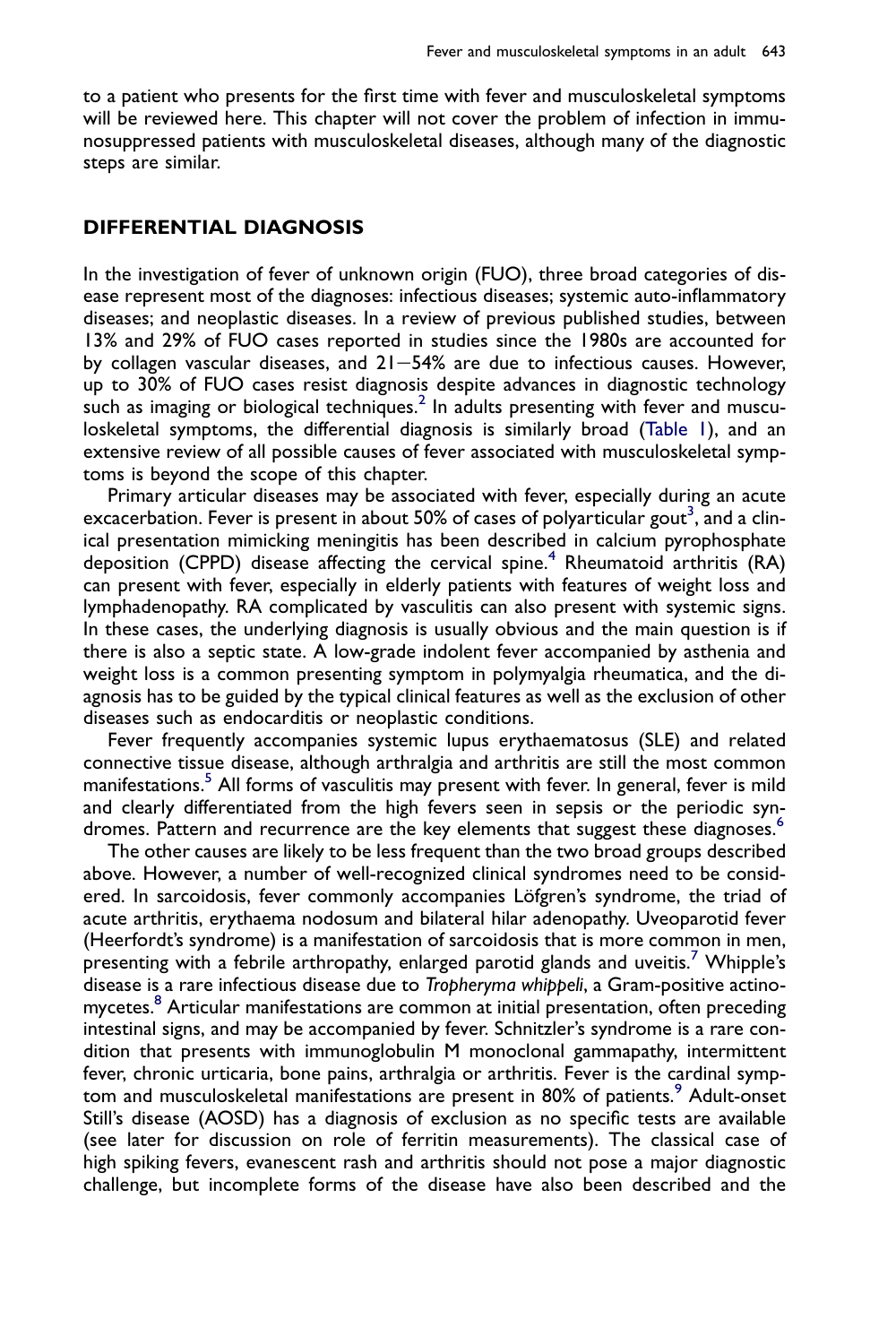<span id="page-3-0"></span>Inflammatory disorders Auto-inflammatory diseases Adult-onset Still's disease Periodic syndromes (Mediterranean fever, tumour-necrosis-factorassociated periodic syndrome, Muckle-Wells syndrome etc.) Rheumatic inflammatory diseases Rheumatoid arthritis Reactive arthritis including rheumatic fever, and the spondylarthropathies Polymyalgia rheumatica Connective tissue diseases Systemic lupus erythaematosus Inflammatory myopathy Mixed connective tissue disease Polychondritis Vasculitis Wegener's granulomatosis Microscopic polyangeitis Churg-Strauss's syndrome Henoch-Schönlein purpura Polyarteritis nodosa Behcet's disease Sweet's syndrome Temporal arteritis Takayasu Granulomatous diseases Sarcoidosis Crohn's disease Infectious diseases Bacterial endocarditis Bacterial infection (gonococcaemia, meningococcaemia, brucella, Lyme's disease, syphilis) Viral (hepatitis C virus, parvovirus B19, human immunodeficiency virus, cytomegalovirus, Epstein-Barr virus, influenza, coxsackie, adenovirus) Tuberculosis Dengue fever and other flaviviruses Alphaviruses (Sindbis, O'nyong-nyong, Ross river, etc.) Whipple's disease Rat bite fever Malignancies Multiple myeloma Lymphoma, leukaemia Disseminated metastasis Atrial myxoma Schnitzler's syndrome Metabolic CPPD disease **Gout** Miscellaneous Facticious fever Haemophagocytosis Sickle cell crisis This table is not exhaustive and should be considered as examples and reminders of some large groups

Table 1. Differential diagnosis of fever and musculoskeletal symptoms.

of diseases where fever associated with musculoskeletal symptoms may be part of the clinical presentation.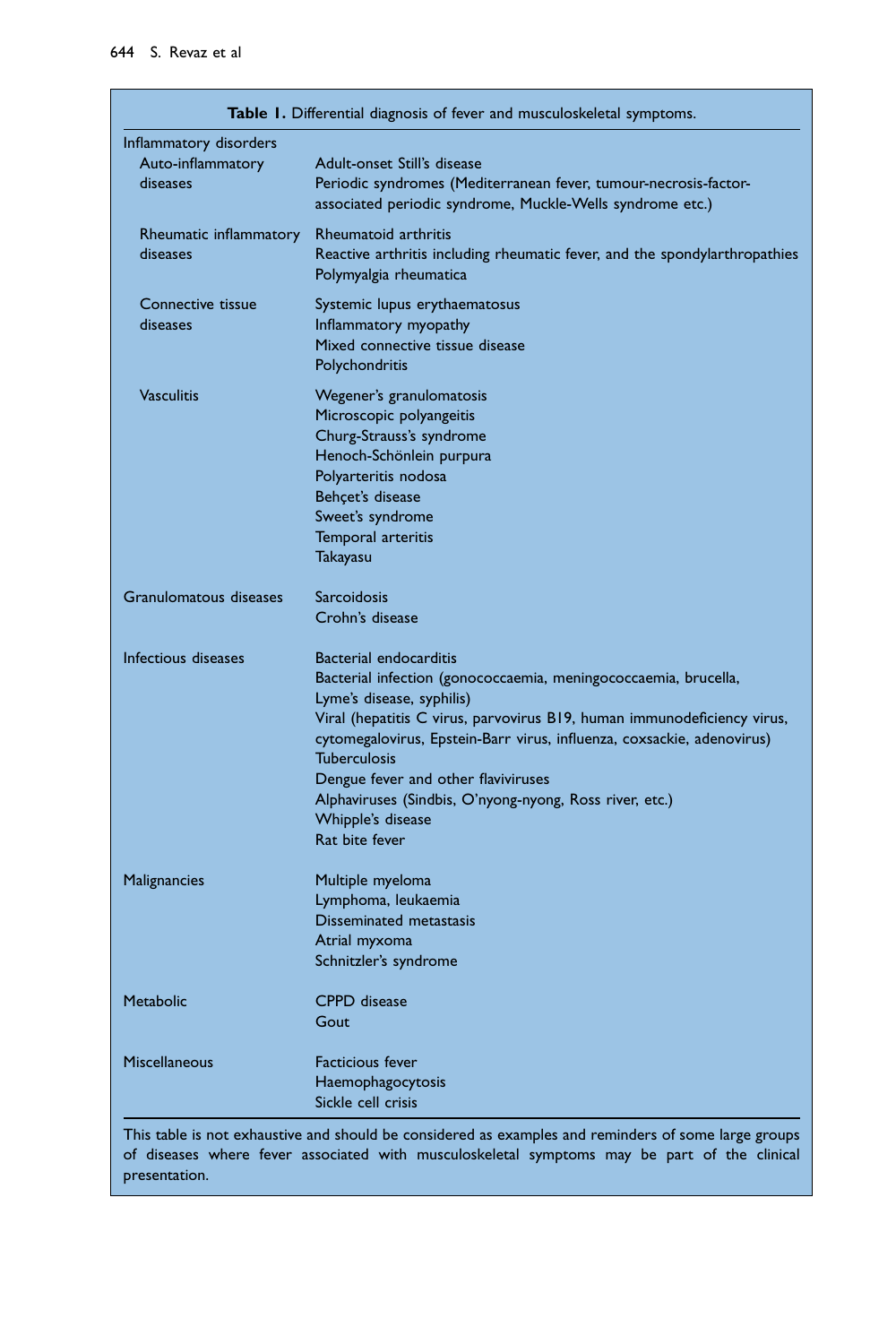rash may not always be typical.<sup>[10](#page-10-0)</sup> Finally, there is increasing awareness of the hereditary periodic fever syndromes in the differential diagnosis.<sup>[11](#page-10-0)</sup> A positive family history is not always present, even in familial Mediterranean fever, but the availability of a genetic diagnosis has greatly advanced its identification. The other syndromes [e.g. tumournecrosis-factor-associated periodic syndrome (TRAPS) and chronic inflammatory neurological cutaneous and articular syndrome/Muckle-Wells syndrome] are rare, but the increased understanding of their molecular pathology has also enabled more accurate diagnosis.

Although tuberculosis is not a common infectious disease in developed countries, there have been a number of recent reports of a possible recrudescence. In an elderly patient presenting with an indolent fever and arthritis, infection by Mycobacterium tuberculosis has to be considered.<sup>[12](#page-10-0)</sup> Finally, in times of mass tourism and migration, it is important to consider some 'exotic' infectious diseases, even if they are uncom-mon and extremely rare in the local practice setting. Dengue fever<sup>[13](#page-10-0)</sup> and other flavi-and alphaviruses are associated with severe myalgias and arthralgias.<sup>[14,15](#page-10-0)</sup> Most are endemic in popular tourist destinations, and the possibility of such diseases should certainly be raised in the case of recent travel.

#### HOW USEFUL IS PATIENT HISTORY?

The first and probably most important clinical step is to obtain a detailed history from the patient. Although the precise history of a fever is not as useful a diagnostic tool as was once thought, it can still provide useful diagnostic pointers. Fever is seldom continuous and unabating, and it is important to establish if there is a periodic pattern to the symptom. Its onset may be acute or insidious, and the timing of its appearance in the context of musculoskeletal symptoms may be helpful in the diagnostic process. High peaking quotidian fever ( $>38$  °C) presenting at the same time as acute joint symptoms would suggest an infectious process or a severe auto-inflammatory disease, such as systemic vasculitis or AOSD. A low-grade continuous fever is a common presenting symptom of systemic inflammatory diseases, such as SLE and RA. In the latter case, an elderly patient presenting with fever, joint pains and lymphadenopathy can justifiably raise concerns about a paraneoplastic process, but these symptoms can also be a manifestation of the systemic phase of RA.

A systematic history is an essential part of the evaluation. Age, gender, ethnic origin and the geographical areas where the patient has visited may provide clues to the aetiology of the disease. Presence of symptoms such as weight loss, asthenia and night sweats may suggest diseases such as malignancies or severe inflammatory systemic diseases such as vasculitis. A detailed drug history is vital, as drug reactions are common and are often overlooked initially.

In the presence of fever, infection is the obvious diagnosis to exclude. The history should include major risk factors for infection such as recent surgery or dental treatment, as well as potential immunosuppressive agents and history of past infections. It may be relevant to ask about the history of recent travel, bites by animals or insects, contact with sick animals or people, sexually transmitted diseases, drug abuse etc. These details, which may often provide clues to a potential source of infection, are frequently overlooked and their relevance is only established retrospectively.<sup>16</sup>

Finally, the duration of symptoms should be evaluated. It is unlikely that an infection would persist for months or years without some other localizing symptoms to indicate the site of sepsis. The exceptions to this are, of course, chronic infections such as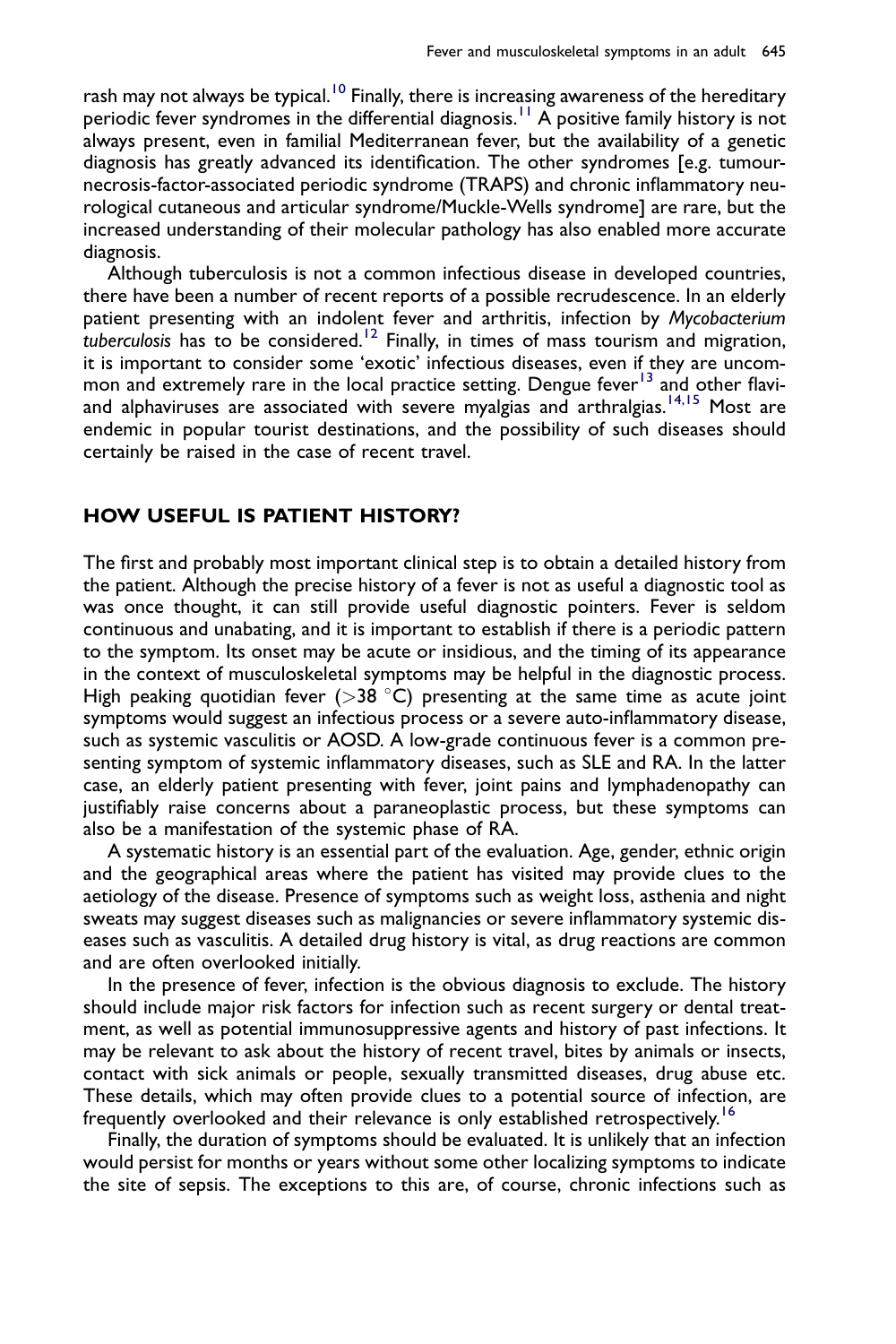tuberculosis and chronic osteomyelitis. In most cases of infectious aetiology, fever is of shorter duration and is not accompanied by signs such as weight loss unless there is a high fever and loss of appetite.

## HOW USEFUL IS PHYSICAL EXAMINATION?

A thorough physical examination is mandatory. Clinical identification of the organs involved allows pattern recognition, which is essential for diagnosis of systemic diseases (see [Table 1](#page-3-0)) and to direct the appropriate supplementary investigations. Similarly, the pattern of joints or muscles involved may give a clue to the underlying diagnosis.

Cardiac, pulmonary and abdominal examinations are essential to define the presence of any organ participation that could necessitate immediate treatment measures. Cardiac auscultation may reveal the presence of heart murmur or pericardial rub, while cardiac failure could be a sign of underlying myocardial involvement. Chest examination may reveal signs of interstitial lung disease, pulmonary fibrosis or serositis, while abdominal examination may reveal organomegaly, signs of peritonitis or intestinal ischaemia.

| Organ involved or symptoms  Common presentation |                                                                                                                                 | Uncommon presentation                        |
|-------------------------------------------------|---------------------------------------------------------------------------------------------------------------------------------|----------------------------------------------|
| Raynaud's phenomenon                            | SLE<br>Systemic sclerosis<br>Cryoglobulinaemia                                                                                  | <b>Vasculitis</b><br>Rheumatoid arthritis    |
| Aphtous lesions                                 | Reiter's syndrome and spondylarthropathies<br>Behçet's disease<br>Viral diseases                                                | Rheumatoid arthritis<br><b>Vasculitis</b>    |
| Urticaria lesions                               | Periodic syndrome (Muckle-Wells)<br>Schnitzler's syndrome                                                                       |                                              |
| Renal involvement                               | <b>Vasculitis</b><br>SLE.<br>Cryoglobulinaemia                                                                                  | Systemic sclerosis<br>Rheumatoid arthritis   |
| Pulmonary involvement                           | Sarcoidosis<br>Wegener's granulomatosis<br>Connective tissue diseases                                                           | Rheumatoid arthritis<br>Spondylarthropathies |
| <b>Serositis</b>                                | SLE<br>Periodic syndromes<br>Adult-onset Still's disease                                                                        |                                              |
| Ocular involvement                              | Sarcoidosis<br>Infection<br>Behcet's disease<br>Reiter's syndrome and<br>spondylarthropathies<br>Lymphoma<br>Temporal arteritis | <b>Vasculitis</b><br>Rheumatoid arthritis    |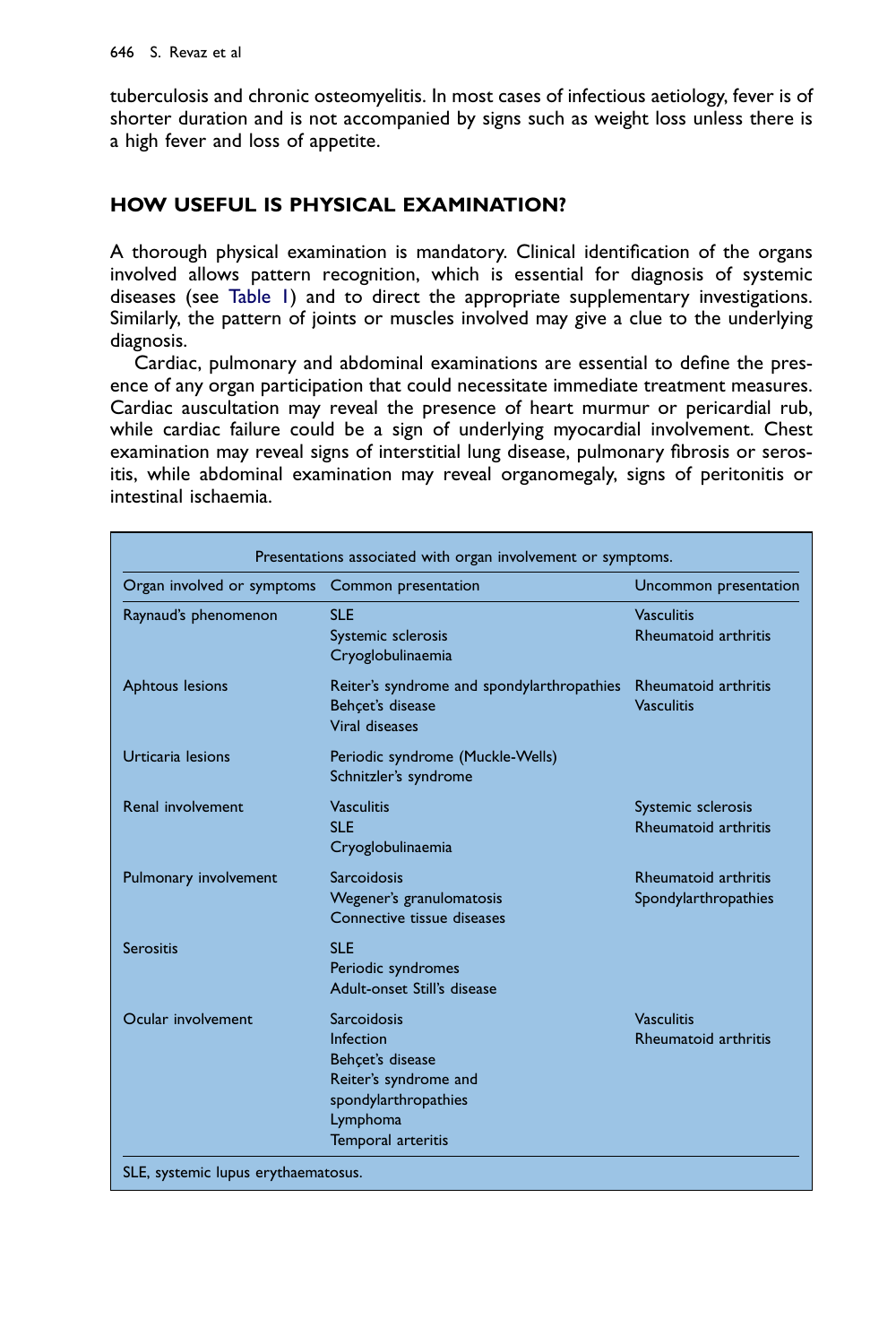Musculoskeletal examination should include the peripheral and axial joints. Again, the pattern of joint involvement may be helpful in establishing the differential diagnosis. Septic arthritis is usually monoarticular unless there is overwhelming septicaemia, with the exception of neisseriae septicaemia (Neisseria meningitidis or Neisseria gonorrhea) which may present with a polyarthritis affecting the small joints of the hands. Septic arthritis usually involves the large joints, particularly the knee, and local symptoms typically identify the site of infection. However, non-infectious causes of joint inflammation can occasionally present with fever. Examples are gout and chondrocalcinosis in elderly patients. Infection of a joint such as the hip is more difficult to recognize clinically, and requires a high index of clinical suspicion. Examination of the axial skeleton should include the sacroiliac joints, the sternoclavicular joints and the vertebral column. Infectious spondylodiscitis may present with radicular symptoms, signs of local inflammation or vertebral collapse depending on its localization, although it is rarely found at multiple levels unless there is an underlying disorder of immune function. Pyogenic infection of muscle is rare and is often clinically evident, although low-grade myositis, which may be a sign of a systemic connective tissue disease, can sometimes be difficult to differentiate from myalgias presenting in the context of a chronic viral infection.

Thorough examination of the skin is essential, as skin involvement is seen in a number of systemic inflammatory diseases, often with fairly specific features. Examples include the malar 'butterfly' rash associated with SLE, although one has to remember that it is a presenting feature in less than one-third of patients.<sup>[17](#page-10-0)</sup> An evanescent cutaneous rash of the limbs and trunk typically characterizes AOSD, but many different forms of mucocutaneous eruptions have also been described. Purpura is a feature of systemic vasculitis as well as septicaemia and panniculitis, and subcutaneous nodules with erythaema nodosum are features of sarcoidosis, rheumatic fever, Crohn's disease and Behçet's disease. Skin involvement is relatively common in sarcoidosis, being found in about 30% of cases.<sup>[18](#page-10-0)</sup> Urticaria is seen in some of the periodic fever syndromes, as well as in paraneoplastic conditions such as Schnitzler's syndrome. In familial Mediterranean fever, TRAPS and Muckle-Wells syndrome, skin rashes have been described. Other periodic manifestations are panniculitis, nodular lesions of the lower limbs and diffuse erythaema of the palms and soles. Finally, skin rashes can also be a presenting sign of infection, ranging from viruses such as parvovirus B19, human immunodeficiency virus and measles, to bacterial infections such as borellia and rickettsia.

Neurological examination should include a careful assessment of the peripheral nervous system, as mononeuritis multiplex is a frequent sign of a vasculitic process although it may also be found in infections such as borreliosis and hepatitis C. Ocular involvement is often overlooked and is an important window on systemic processes. Conjunctivitis, keratitis, episcleritis, periorbital oedema, anterior uveitis and retinal haemorrhages may be detected during clinical examination and provide valuable diagnostic clues. Visual loss requires an urgent assessment by a specialist as it could be the expression of a posterior uveitis or retinal involvement by vasculitis or an embolic process.

#### HOW USEFUL ARE LABORATORY TESTS?

#### General laboratory tests

C-reactive protein (CRP) and erythocyte sedimentation rate (ESR) are standard tests that distinguish between inflammatory and non-inflammatory conditions. As ESR can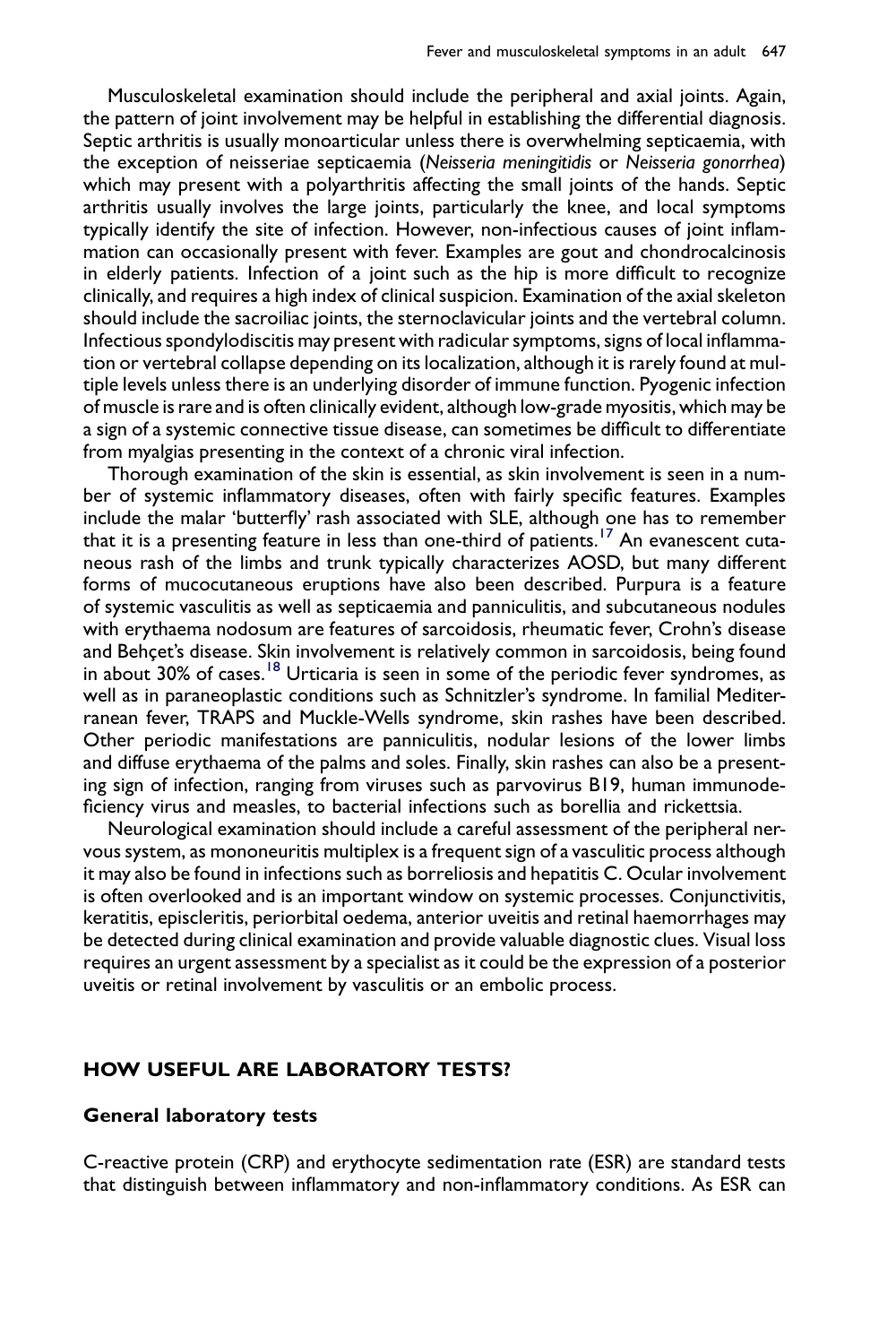also be elevated non-specifically by anaemia and age, CRP appears to be a more reliable measure of inflammation.

Other non-specific tests that may be useful in the assessment of inflammation include immunoglobulin levels, measurement of complement C3 and C4, and measurement of fibrinogen. As inflammation generally increases the levels of the above proteins, a lowered level may be helpful in orientating the clinician to a particular diagnosis, such as lowered complement levels in SLE and lowered fibrinogen levels in the macrophage activation syndrome.

A very simple and specific diagnostic test in the febrile patient with musculoskeletal symptoms is the analysis of synovial fluid. The identification of crystals by polarizing light microscopy as well as a microbiological analysis could differentiate rapidly between an inflammatory cause and an infectious cause. However, it must be borne in mind that septic arthritis and crystals (gout as well as CPPD) can co-exist in the same joint<sup>19</sup>, and clinical acumen has to be exercised when the diagnosis is not clear.

Microbiological examination of blood, synovial or other tissue samples is required to establish if an infectious agent is present; if negative, serological analyses may provide indirect evidence of infection (see below). Recent advances in detection of infection, such as the use of polymerase-chain-reaction-based techniques and the lymphocyte-cytokine assay<sup>20</sup>, have made diagnosis of tuberculosis more rapid and reliable. For viral infections, the combination of molecular and serological techniques has also increased the diagnostic capacity.

#### Specialized laboratory tests

For certain diseases, more specialized tests have been developed. However, they generally suffer from restricted availability and are not always as specific as initially reported. One such example is the diagnosis of AOSD. Although the diagnosis is typically reached by exclusion, very high serum ferritin levels are often found and were thought at one time to be diagnostic. However, the rise is not specific for AOSD and may also be found in inflammatory rheumatic diseases, hepatic diseases, lymphoma, systemic infections and patients who develop fever after multiple blood transfusions. New disease markers that may be more specific include haem oxygenase-1, the levels of which are increased in AOSD and are correlated with disease activity and ferritin levels<sup>[21](#page-10-0)</sup>, and glycosylated ferritin, an isoform of ferritin. In one study, reduced levels of glycosylated ferritin of less than 20% are highly suggestive of AOSD, while levels between 20% and 40% are seen in other systemic inflammatory states. A new diagnostic and classification score that incorporates glycosylated ferritinaemia appears to be more accurate for the diagnosis of  $\text{AOSD.}^{22}$  $\text{AOSD.}^{22}$  $\text{AOSD.}^{22}$  These claims need to be substantiated in other patient cohorts.

#### Auto-antibodies

Measurement of auto-antibodies is a common test in diagnostic work-up. It must be borne in mind that false-positive auto-antibody results may be due to infectious diseases, so the results have to be interpreted in their clinical context. Conditions besides RA that can cause elevated rheumatoid factor include sarcoidosis, viral hepatitis, mycobacterial diseases, endocarditis, syphilis and old age. Similarly, antinuclear antibody (ANA) positivity can be found in a variety of clinical settings in addition to SLE. Chronic bacterial infections and viral infections can give false-positive ANA and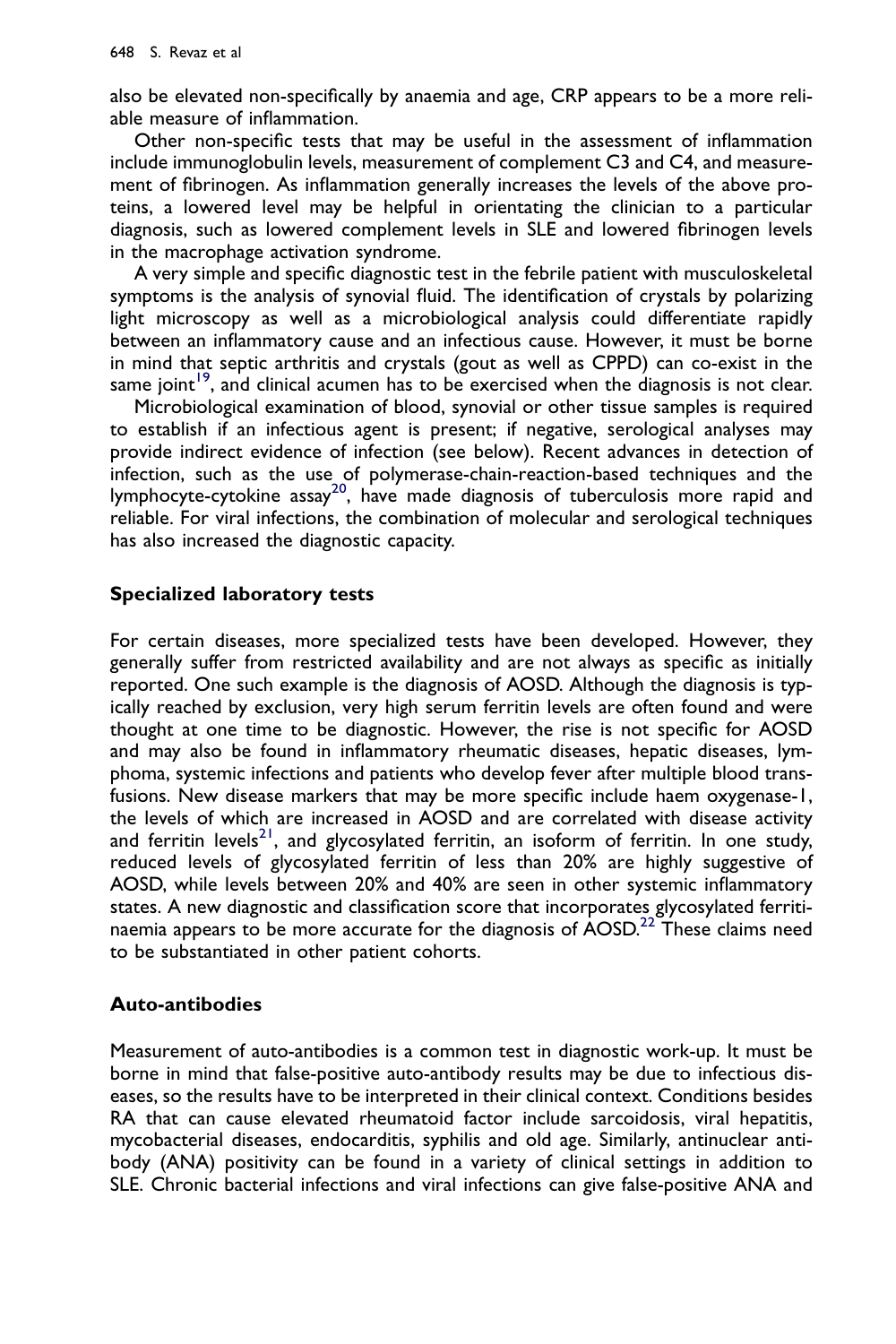anticardiolipin antibody results, although assays for dsDNA and anti-b2GPI may give higher specifity for SLE compared with infectious diseases.

Antineutrophil cytoplasmic antibodies (ANCAs) are frequently found in vasculitic syndromes, and c-ANCAs, directed against proteinase-3, are highly specific for Wegener's granulomatosis and microscopic polyarteritis. Sensitivity is close to 90% in patients with severe classical systemic disease, but is much lower in patients with limited forms of Wegener's granulomatosis.

#### Infectious disease serology

In case of suspicion of viral or bacterial infection, serology can be very useful and can complement direct microbiological methods. In the context of this chapter, relevant assays include serology for parvovirus B19, cytomegalovirus, influenza and hepatitis C virus, and antibodies against streptolysine O, brucella, borrelia and campylobacterial infection. Although rheumatic fever is now much less common, post-streptoccal arthritis and post-streptococcal vasculitis are not infrequent problems, and may some-times present with features of vasculitis and fever.<sup>[23](#page-10-0)</sup> Patients with this syndrome characteristically have very high anti-streptolysine O titres that descend when the inflammation is treated.

#### HOW USEFUL ARE RADIOLOGICAL AND OTHER PROCEDURES?

In addition to standard radiographs, specialized radiological examinations such as computer tomography (CT) and magnetic resonance imaging (MRI) have contributed enormously to rapid diagnosis in this group of patients. High-resolution CT has been show to be superior to plain chest X-rays in demonstrating pulmonary pathology<sup>[24](#page-10-0)</sup>, and whole-body CT has been invaluable in the search for occult infections or neoplasms. MRI is more sensitive and specific than CT in identifying deep-seated infection/inflammation, as it is able to image soft tissue structures. The ability of MRI to visualize inflammation has made early diagnosis of spondylodiscitis possible, and has been particularly helpful in identifying sacroiliac inflammation. MRI imaging of blood vessel inflammation has also been successful in identifying sites of vasculitis in Takayasu's disease and in giant cell arteritis. Occasionally, MRI is not able to distinguish between a septic or a non-septic origin of inflammation, in which case a guided biopsy of the involved region under radiological control should provide the definitive diagnosis. With the generalization of MRI, nucleotide bone scanning has become less important. However, it still has a place in the diagnostic work-up of a possible neoplastic disease and in the generalized search for sites of bone and joint inflammation.

Finally, in some systemic diseases, the final diagnosis is often dependent on histology. Histological signs of blood vessel involvement are still the gold standard for the diagnosis of vasculitis, and muscle biopsy is essential in the evaluation of muscle pathology. Radiology can be extremely helpful to guide the clinician to an appropriate site of biopsy to provide the final diagnosis.

#### **CONCLUSION**

There is no simple algorithm to approach an adult with systemic febrile illness and musculoskeletal symptoms. The key is a systematic, logical approach combining the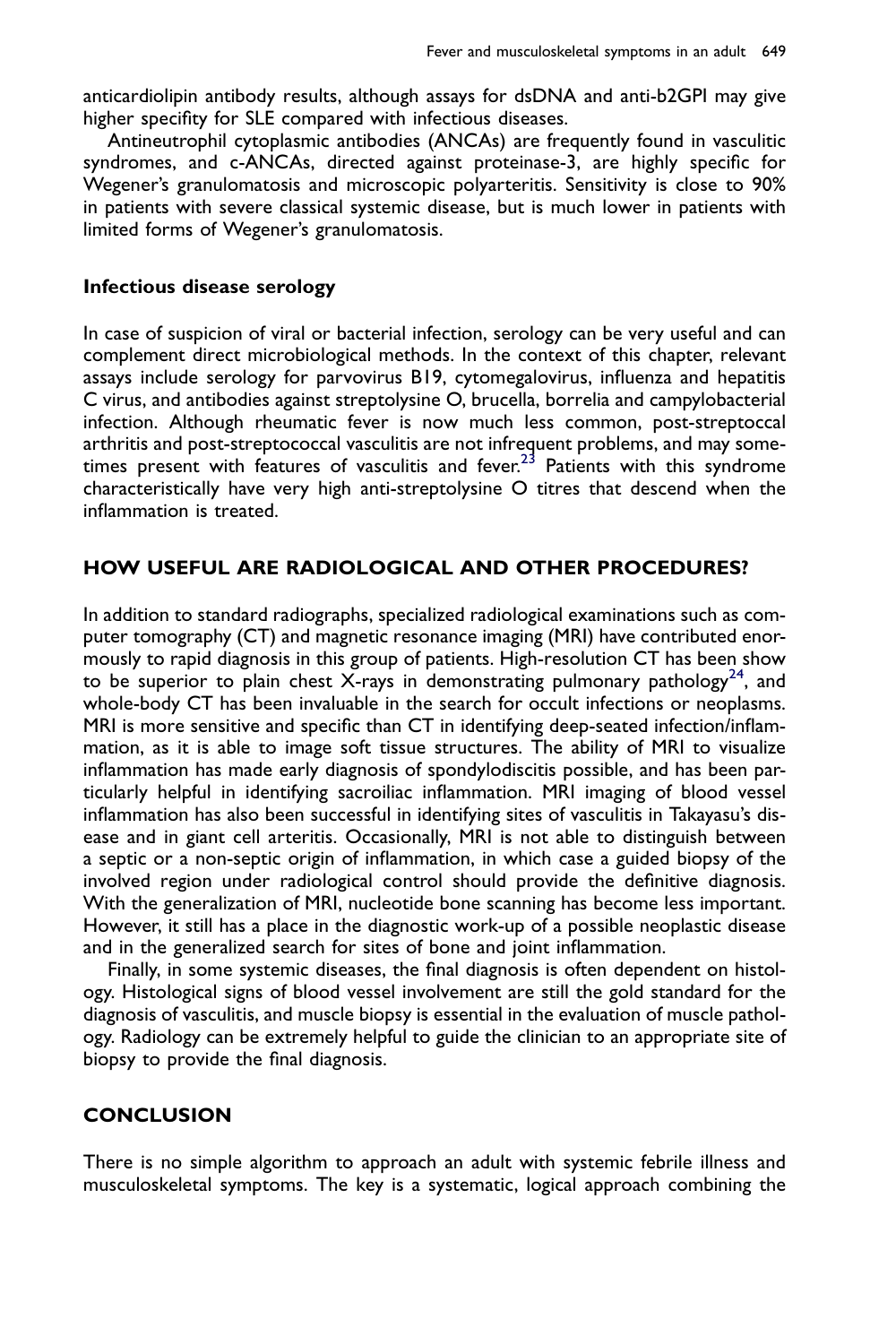<span id="page-9-0"></span>information gathered during history taking and physical examination to direct selected biological, radiographic or other more invasive procedures.

The first purpose is to establish the spectrum of affected systems and their relative gravity to initiate the immediate treatment required to prevent irreversible end organ damage, while initiating simple symptomatic measures for pain and fever. The definite diagnosis will mainly be useful for the long-term planning of management and treatment, as well as to better define prognosis.

### Practice points

- potentially lethal diseases could present with fever and musculoskeletal symptoms, and the initial purpose is the prevention of irreversible end organ damage
- $\bullet\;$  history and physical examination should be systematic to avoid overlooking any diagnostic clues
- there are no simple algorithms or screening tests to approach an adult with systemic febrile illness and musculoskeletal symptoms. The key is a systematic, logical and progressive clinical approach to direct selected biological, radiographic or other more invasive procedures

## Research agenda

- validation of simpler new diagnostic and classification criteria for AOSD, which remains a difficult diagnosis of exclusion

## **REFERENCES**

- 1. Porat R & Dinarello CA. Pathophysiology and treatment of fever in adults, [http://www.uptodateonline.](http://www.uptodateonline.com/utd/content/image.do?imageKey=id_pix/pathways.gif&title=Pathways%20of%20fever%20production&altImageKey=&altTitle=) [com/utd/content/image.do?imageKey=id\\_pix/pathways.gif&title=Pathways%20of%20fever%20production](http://www.uptodateonline.com/utd/content/image.do?imageKey=id_pix/pathways.gif&title=Pathways%20of%20fever%20production&altImageKey=&altTitle=) [&altImageKey=&altTitle=](http://www.uptodateonline.com/utd/content/image.do?imageKey=id_pix/pathways.gif&title=Pathways%20of%20fever%20production&altImageKey=&altTitle=); 2006.
- 2. Mourad O, Palda V & Detsky AS. A comprehensive evidence-based approach to fever of unknown origin. Archives of Internal Medicine 2003; 163: 545-551.
- 3. McGill NW. Gout and other crystal-associated arthropathies. Bailliere's Best Practice & Research Clinical Haematology 2000; 14:  $445-460$ .
- 4. Walker-Bone K & Cooper C. The spectrum of inflammatory rheumatic disorders. Bailliere's Best Practice & Research Clinical Haematology 2000; 14: 425-444.
- 5. Cervera R, Khamashta MA, Font J et al. Morbidity and mortality in systemic lupus erythematosus during a 10-year period: a comparison of early and late manifestations in a cohort of 1,000 patients. Medicine (Baltimore) 2003; 82: 299-308.
- 6. Arlet JB, Le Thi Huong DB, Pouchot J & Piette JC. Current concepts on the physiopathology of adultonset Still's disease. La Revue de Medecine Interne 2005; 26: 549-556.
- 7. Barnard J & Newman LS. Sarcoidosis: immunology, rheumatic involvement, and therapeutics. Current Opinion in Rheumatology 2001; 13: 84-91.
- 8. Raoult D, Birg ML, La Scola B et al. Cultivation of the bacillus of Whipple's disease. The New England Journal of Medicine 2000; 342: 620-625.
- 9. Lipsker D, Veran Y, Grunenberger F et al. The Schnitzler syndrome. Four new cases and review of the literature. Medicine (Baltimore) 2001; 80: 37-44.